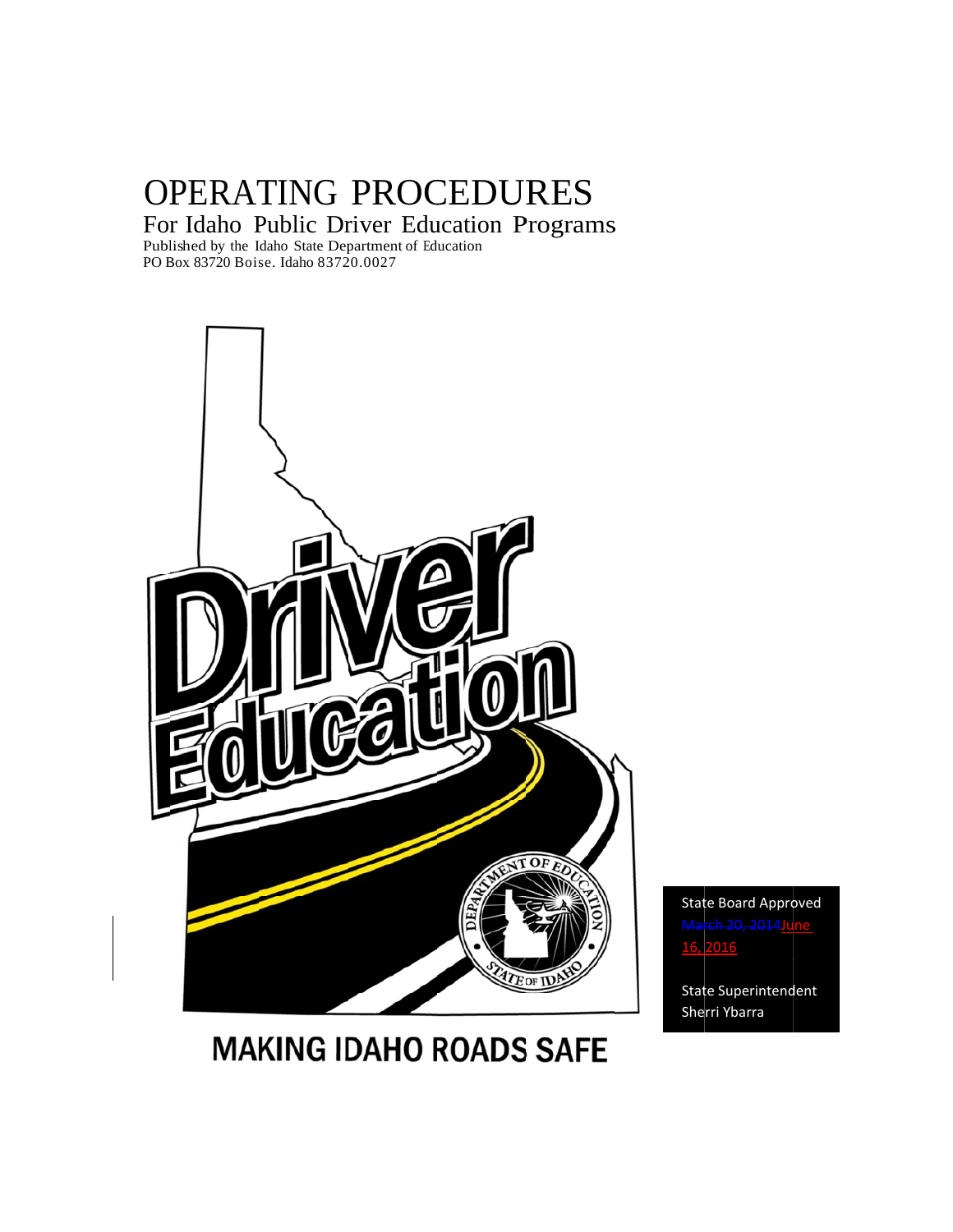# **Table of Contents**

| 1.0 | PUBLIC DRIVER EDUCATION STUDENT REQUIREMENTS                          |                |
|-----|-----------------------------------------------------------------------|----------------|
|     |                                                                       | $\overline{4}$ |
|     |                                                                       |                |
|     |                                                                       |                |
|     | 1.4 Failure/Removal from a Public Driver Education Program            | 5              |
|     |                                                                       | 5              |
|     |                                                                       |                |
| 2.0 | PUBLIC DRIVER EDUCATION INSTRUCTIONAL REQUIREMENTS                    |                |
|     |                                                                       |                |
|     |                                                                       |                |
|     |                                                                       | 6              |
|     |                                                                       | 6              |
|     |                                                                       |                |
|     |                                                                       |                |
|     |                                                                       |                |
|     |                                                                       |                |
|     |                                                                       |                |
| 3.0 | PUBLIC DRIVER EDUCATION INSTRUCTOR REQUIREMENTS                       |                |
|     |                                                                       |                |
|     |                                                                       |                |
|     |                                                                       |                |
|     |                                                                       |                |
|     |                                                                       |                |
|     |                                                                       |                |
|     |                                                                       |                |
|     |                                                                       |                |
|     |                                                                       |                |
|     |                                                                       |                |
| 4.0 | PUBLIC DRIVER EDUCATION COURSE ADMINISTRATION                         |                |
|     |                                                                       |                |
|     |                                                                       |                |
|     |                                                                       |                |
|     |                                                                       | 11             |
|     |                                                                       | 11             |
|     |                                                                       | 12             |
|     |                                                                       | 12             |
|     | 4.8 Instructor Cell Phone and Mobile Device Use During Instruction 12 |                |
|     |                                                                       | 13             |
|     |                                                                       | 13             |
|     |                                                                       |                |
|     |                                                                       |                |
|     |                                                                       |                |
|     |                                                                       |                |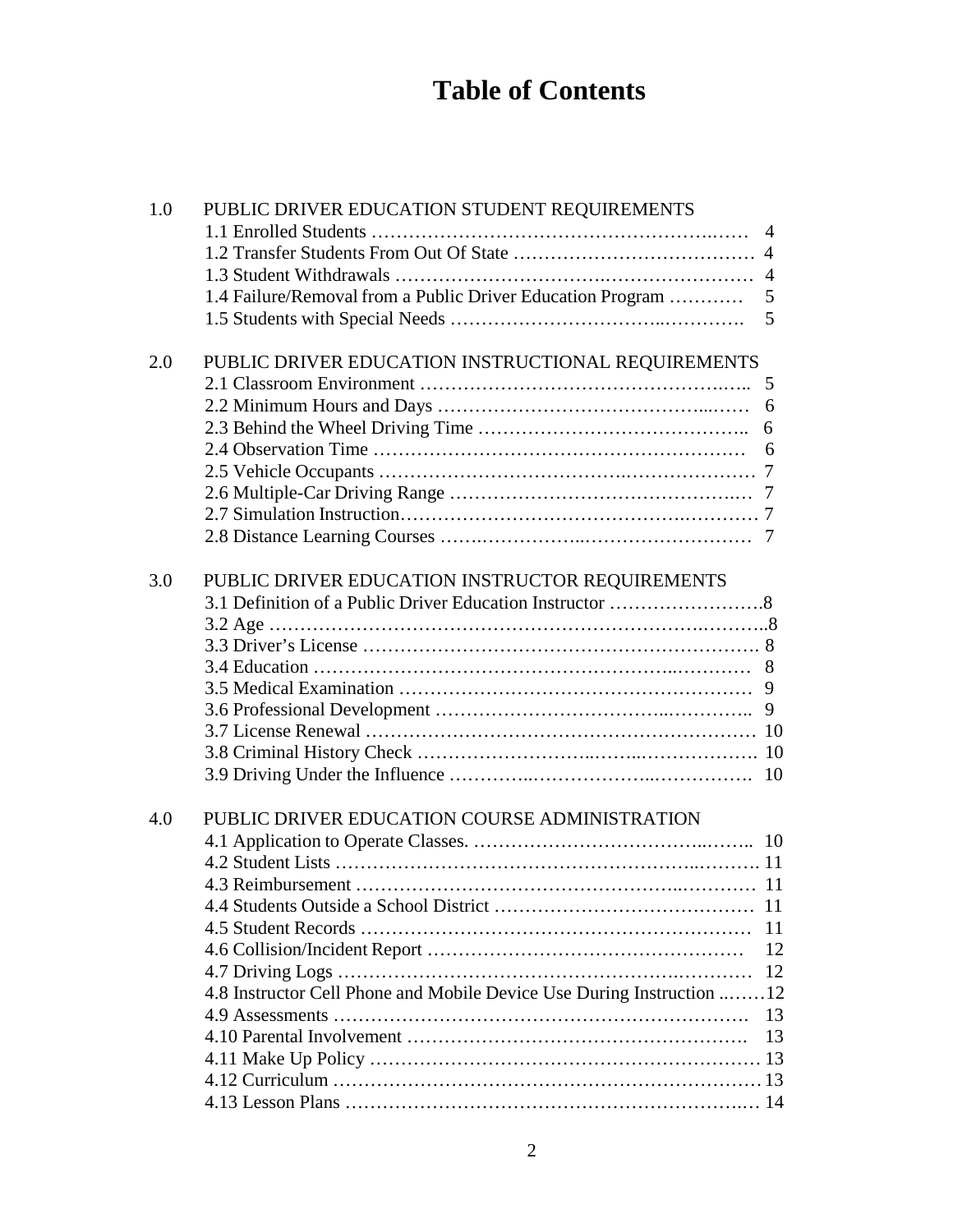| 5.0 | PUBLIC DRIVER EDUCATION VEHICLE REQUIREMENTS |  |
|-----|----------------------------------------------|--|
|     |                                              |  |
|     |                                              |  |
|     |                                              |  |
|     |                                              |  |
|     |                                              |  |
| 6.0 | MONITORING AND REVIEWING PUBLIC DRIVER       |  |
|     |                                              |  |
| 7.0 | PUBLIC SCHOOL DISTRICTS CONTRACTING WITH     |  |
|     |                                              |  |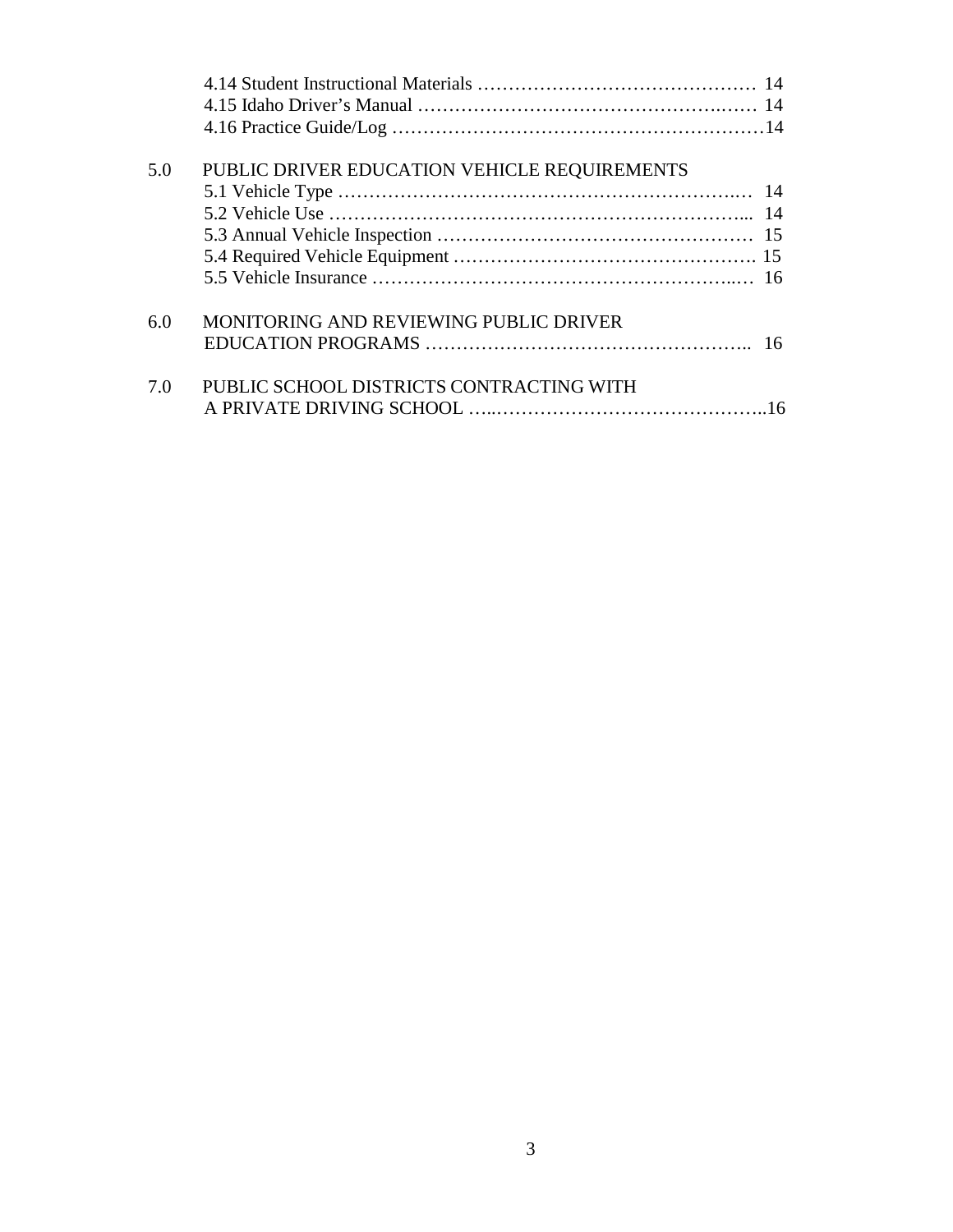#### IDAPA 08.02.02.004 PUBLIC DRIVER EDUCATION

All Idaho public Driver Education programs operated by a public school district comply with the requirements in this document. Sections one (1) through six (6) only apply to those programs that public school districts operate directly and do not apply to any public school district that contract with a private driving business licensed by the Idaho Bureau of Occupational Licensing. Section seven (7) only applies to public school districts that contract with private driving businesses licensed by the Idaho Driving Businesses Licensure Board.

# **1.0 PUBLIC DRIVER EDUCATION STUDENT REQUIREMENTS**

# 1.1 Enrolled Students

- 1.1.1 An individual between the ages of 14 ½ and 21 may enroll in an Idaho public driver education and training program.
- 1.1.2 Students under the age of 18 must provide a *Verification of Compliance Form* from their school to prove that they are currently enrolled in school.
- 1.1.3 An Idaho driver training permit must be purchased before the student participates in any instruction.
- 1.1.4 Students enrolled in a home school program must be in compliance with the requirements of the Idaho State Department of Education. The student must be in a home school program for at least (1) year prior to obtaining a driver education permit.

## 1.2 Transfer Students From Out Of State

- 1.2.1 Students completing driver education in another state must have met or exceeded Idaho's minimum requirements of thirty (30) classroom hours, six (6) behind-thewheel hours, and six (6) observation hours to qualify for or to complete the six (6) month supervised instruction period in Idaho. The documentation must be on an official school form, signed by the instructor or administrator.
	- 1.2.1.1 Online coursework is not transferable unless it meets or exceeds INACOL standards (International Association for K-12 Online Learning). On-line coursework can only replace the (30) classroom hours. Driving and observation time cannot be replaced with simulated driving or on-line classroom hours.
- 1.2.2 Students who have completed thirty (30) hours of classroom instruction in another state but fewer than six (6) hours of in-car instruction and less than six (6) hours of observation may complete the in-car instruction and observation in Idaho.

# 1.3 Student Transfers

1.3.1 If a student transfers out with a valid reason (illness, injury, etc.), the student list must show the student as "transferred out" to keep the permit valid. The school must hold onto the permit until that student can be "transferred in" to another class.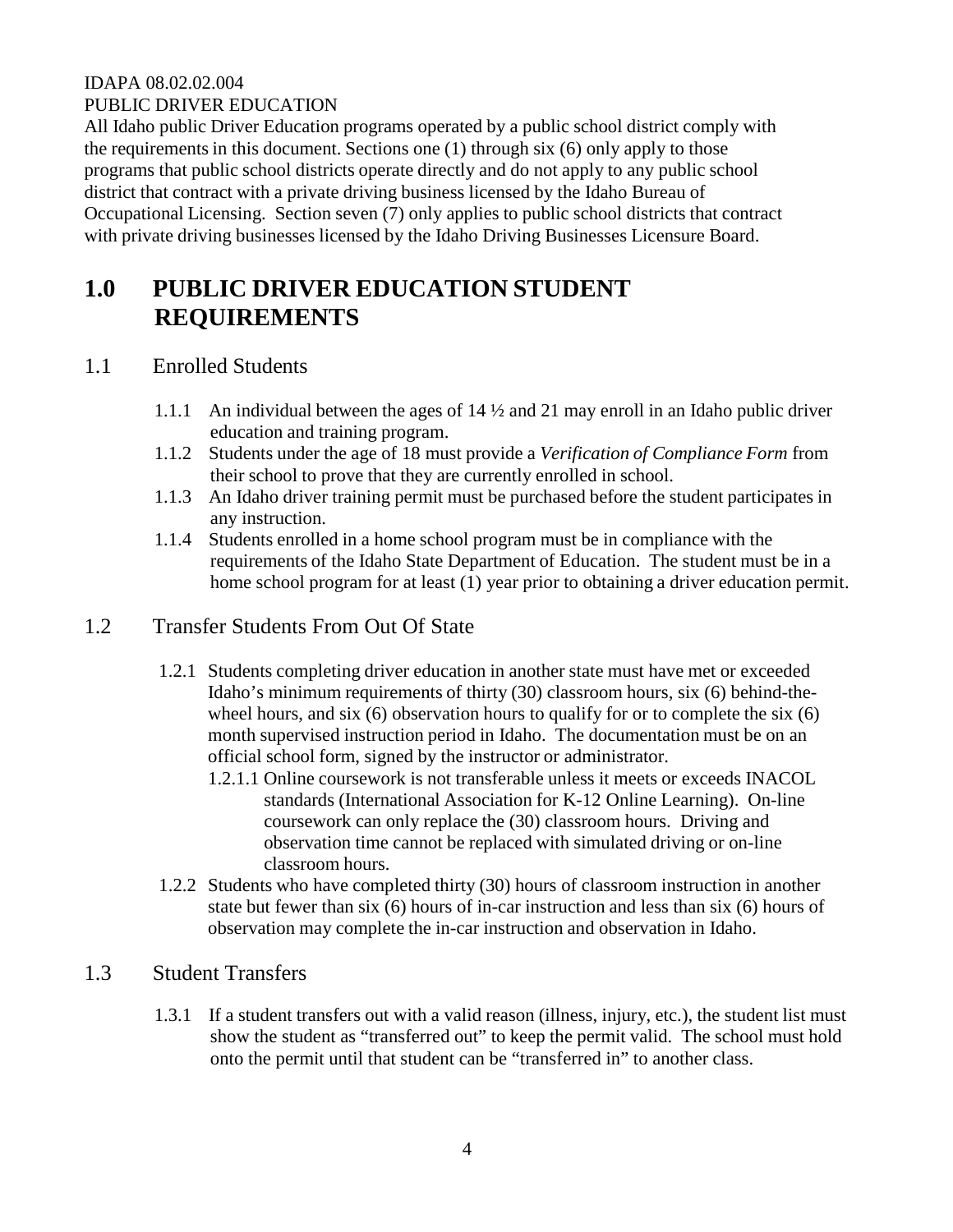# 1.4 Failure/Removal from a Public Driver Education Program

- 1.4.1 Students may be removed from or fail a Public Driver Education program for reasons that include, but are not limited to, the following:
	- 1.4.1.1 Not having purchased a permit before any instruction takes place.
	- 1.4.1.2 Excessive tardiness or absences.
	- 1.4.1.3 Attitude and/or behavior that detracts from safe driving or a positive driver education classroom environment.
	- 1.4.1.4 Cheating (whether sharing or receiving answers or work without permission.)
	- 1.4.1.5 Violation of Idaho's alcohol/age laws during driver education, while driving or not, will cancel the instruction permit and result in failing driver education.
	- 1.4.1.6 Any violation of the driver education permit including driving without the instructor during the period of time the course is being offered.
	- 1.4.1.7 Use of a mobile or electronic device during instruction without the instructor's permission.
	- 1.4.1.8 A student in violation of any school or district policy shall not be permitted to enroll or complete driver education.

#### 1.5 Students with Special Needs

- 1.5.1 If a student has an Individualized Education Program (IEP), the IEP team should develop goals and objectives to determine if the student will need special accommodations in driver education and training. Once enrolled, every effort should be made to adapt lesson materials to the student's specific needs (Individuals with Disabilities Education Act, IDEA; PL101-476). Students not eligible for special education services should consult with the district's school staff responsible for determining under the IDEA if the student could qualify and receive services under Section 504.
- 1.5.2 Public driver education programs will have procedures in place to assist instructors in identifying students with special needs.
- 1.5.3 The school shall provide appropriate accommodations when necessary. No accommodations can be made that compromise public safety.

# **2.0 PUBLIC PROGRAM INSTRUCTIONAL REQUIREMENTS**

#### 2.1 Classroom Environment

- 2.1.1 If the classroom is not located in a public school building, a *Certificate of Maximum Occupant Load* from the state fire marshal, local fire department, or local planning and zoning agency must be submitted. The classroom must, in addition to fire and safety approval, meet the standards required by the American with Disabilities Act.
- 2.1.2 The classroom environment will be conducive to learning, free from any disturbing influences and used exclusively for driver education instruction during the classroom period.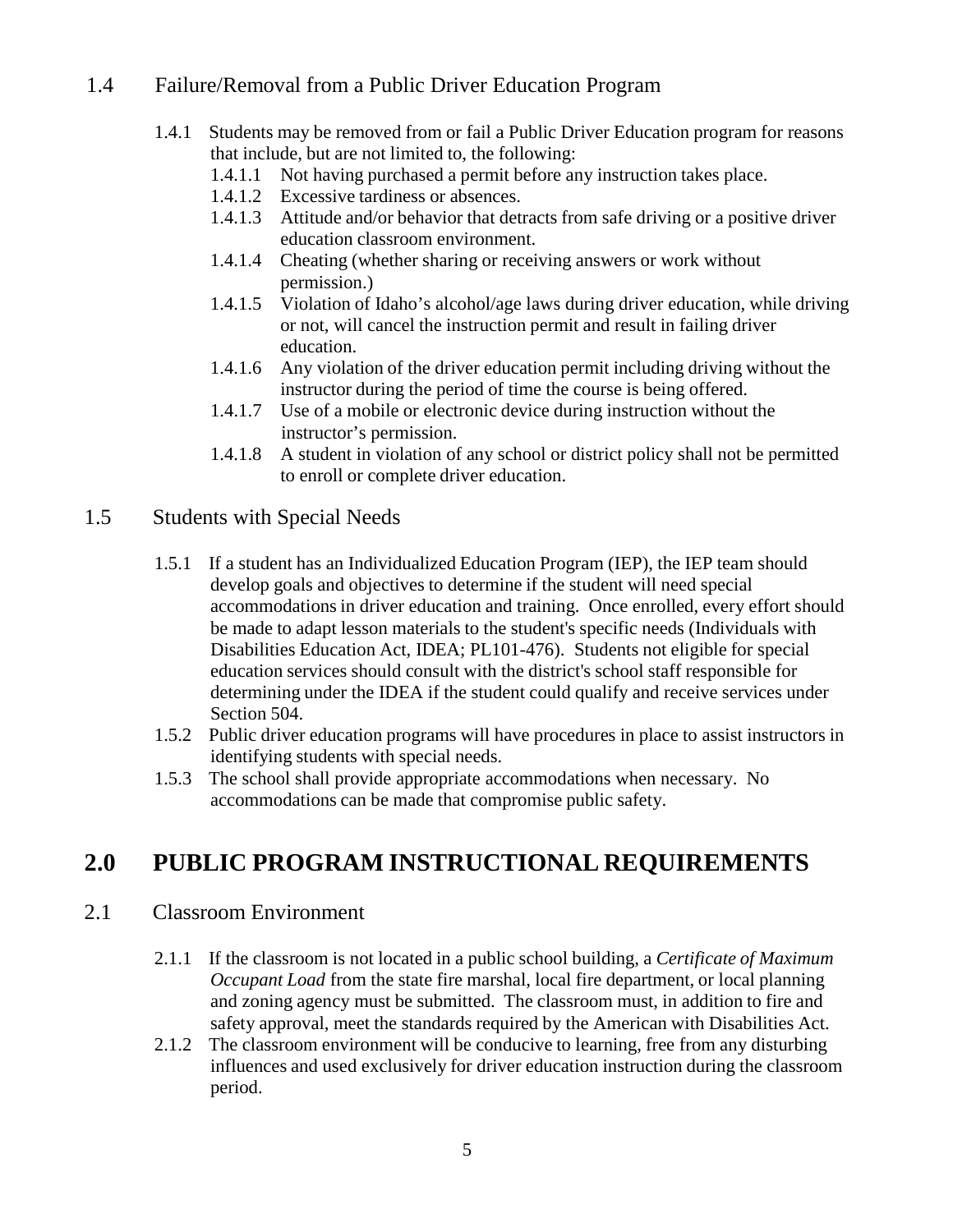# 2.2 Minimum Hours and Days

- 2.2.1 All Idaho public driver education and training courses shall include a minimum of thirty (30) clock hours of classroom instruction, six (6) clock hours of behind-the-wheel instruction and six (6) clock hours of observation.
- 2.2.2 With the exception of the approved Idaho INACOL online course, the thirty (30) clock hours of classroom instruction requires face-to-face interaction with the instructor.
- 2.2.3 Homework assignments completed outside the classroom shall not be counted in the thirty (30) clock hours of classroom instruction.
- 2.2.4 Students shall be regularly scheduled for concurrent and sequential classroom and behind-the-wheel instruction. Every student will receive instruction for the required number of hours.
- 2.2.5 Each behind-the-wheel lesson shall be taught in the classroom prior to practicing the lesson during behind-the-wheel instruction.
- 2.2.6 Classroom instruction shall not be substantially completed or completed before starting in-car practice.
- 2.2.7 Before students begin behind the wheel instruction on a public roadway, they will first be given classroom instruction for the basics of: approaching the vehicle with awareness; orientation to controls; use of vision to control the vehicle; proper use of the steering wheel; accelerator and brake control; turning left and right; signs, signals, and markings; and rules of the road.
- 2.2.8 A maximum of thirty-six (36) students shall be scheduled per class.
- 2.2.9 Classroom instruction shall not exceed ten (10) hours in a seven day period.
- 2.2.10 Classroom instruction shall not exceed three (3) hours and twenty (20) minutes per day.
- 2.2.11 Instruction shall not begin earlier than 6 a.m. or end later than 10 p.m.

# 2.3 Behind the Wheel Driving Time

- 2.3.1 The optimum time each student will be behind the wheel is sixty (60) minutes or less per day.
	- 2.3.1.1 When it is in the best interest of the program, students may drive a maximum of ninety (90) minutes per day in two forty-five (45) minute intervals. These intervals must be separated by a break or period of observation of at least fortyfive (45) minutes.
- 2.3.2 Each student shall not receive more than three (3) hours of in-car instruction in a seven day period.
- 2.3.3 Behind the wheel lessons shall not begin earlier than 6 a.m. or end after 10 p.m.
- 2.3.4 Drive time shall not include time spent driving to pick up or drop off students unless the route meets the objective of the drive lesson.
- 2.3.5 Each drive must have specific, written objectives.
- 2.3.6 Detailed feedback will be provided to each student after each drive.

#### 2.4 Observation Time

2.4.1 Students may observe from the rear seat for a maximum of three (3) hours per day.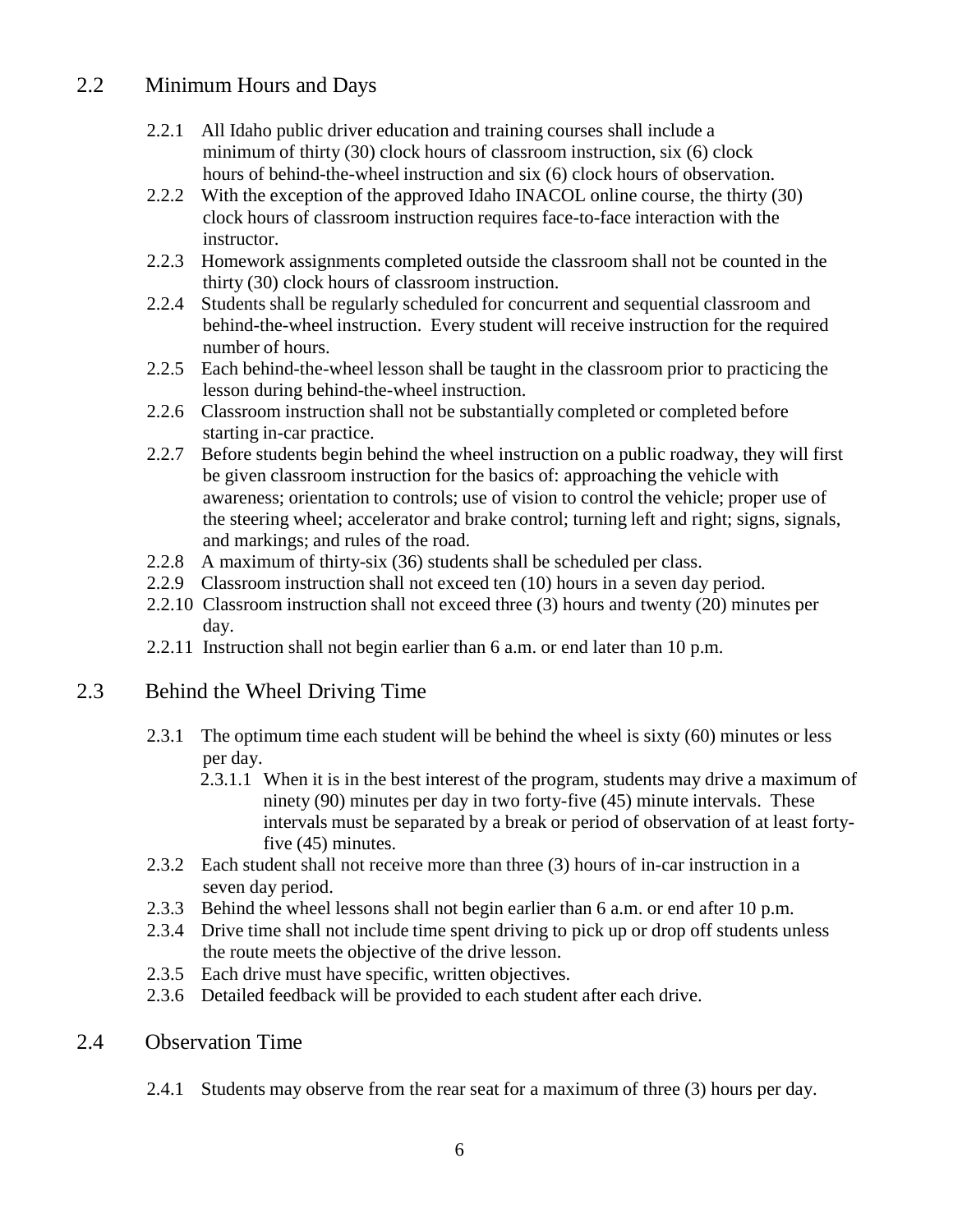- 2.4.2 Instructors will provide lessons to engage observing students in each drive lesson.
- 2.4.3 Students may complete the observation time with a parent or legal guardian when the instructor and parent/guardian agrees that it is in the best interest of the student.

#### 2.5 Vehicle Occupants

- 2.5.1 Only the instructor and student driver may occupy the front seats.
- 2.5.2 In-car instruction shall include not less than two (2) or more than three (3) students in the car.

2.5.2.1 While not recommended, one student may be scheduled for in-car instruction when it is determined to be in the best interest of the student. This exception shall have prior written permission from the parent or legal guardian.

2.5.3 No person shall occupy a rear seat unless involved as a student, parent/guardian, instructor or student enrolled in a driver education teacher preparation course, translator, administrator or designee, or supervisor of the driver-training program.

#### 2.6 Multiple-Car Driving Range

2.6.1 Two (2) hours of driving on a multiple-car driving range may be substituted for one (1) hour of behind the wheel instruction. Multiple-car instruction may be substituted for not more than three (3) of the total six (6) hours required for behind- the-wheel hours.

#### 2.7 Simulation Instruction

2.7.1 Simulators may be used for supplemental instruction only and not for any part of the six (6) hours of behind-the-wheel or observation time.

#### 2.8 Distance Learning Courses

- 2.8.1 Students taking the classroom portion of Driver Education online must find and hire a local certified in-car instructor prior to beginning the course.
- 2.8.2 Students must purchase a permit before being allowed to participate in any classroom or in-car instruction.
- 2.8.3 Approved online Driver Education courses must meet or exceed the INACOL standards (International Association for K-12 Online Learning) for online learning and be approved by the Idaho State Department of Education.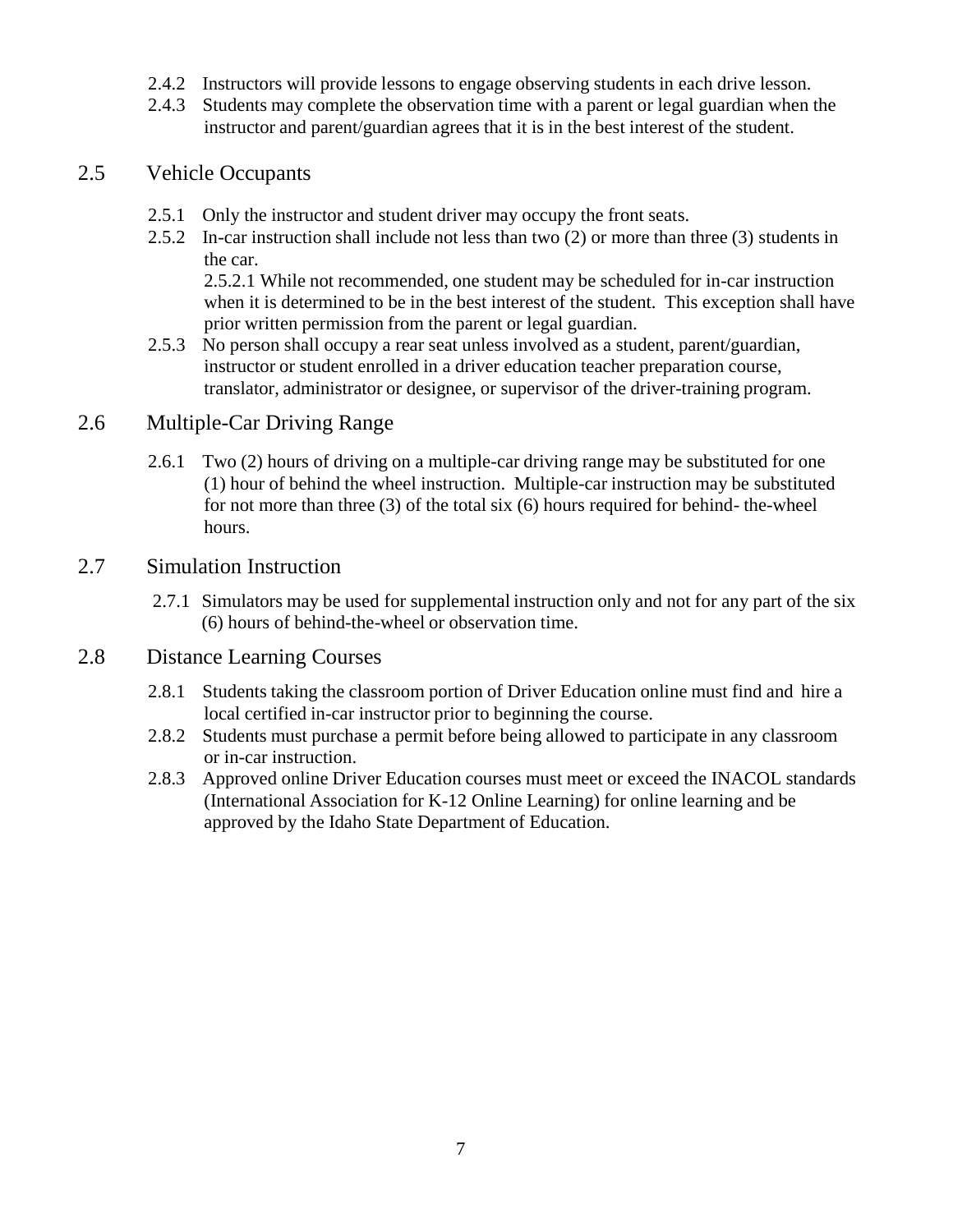# **3.0 PUBLIC PROGRAM INSTRUCTOR REQUIREMENTS**

## 3.1 Definition of a Public Driver Education Instructor

- 3.1.1 A public driver education instructor is an individual who is licensed by the Idaho State Department of Education to teach the classroom instruction and behind-the-wheel phase of driver education in the public school system.
- 3.2 Age
	- 3.12.1 Idaho public driver education instructors must be at least twenty-one (21) years of age.

#### 3.3 Driver's License

- 3.23.1 Applicants for an original or renewal public driver education instructor license shall possess a valid class A-D driver license and have a satisfactory driving record. A driving record will be determined satisfactory only if the applicant has not:
	- received a court suspension or revocation that is not traffic related.
	- been convicted of a traffic violation that carries a mandatory suspension or revocation of the driver's license within the preceding thirty-six (36) months.
	- been convicted of more than one (1) occasion of any moving traffic violation within any twelve (12) month period of the previous thirty-six (36) months.
	- been convicted for any moving traffic violation causing a fatal traffic collision.
	- been convicted for driving while his/her driver's license was revoked or suspended within the past five  $(5)$  years.
	- been convicted for driving under the influence of a controlled substance within the past five (5) years.
- 3.23.2 Out-of-state residents working in the Idaho public school system must submit a state-issued copy of their driving record from their home state.

#### 3.4 Education

- 3.4.1 Applicants for an original public driver education instructor license must have completed at least four (4) semester credit hours in a state-approved driver education licensing course.
- 3.4.2 Applicants for an original public license must have a valid Idaho educator credential or verified previous instructor experience.
- 3.4.3 Licensed instructors moving to Idaho from another state must take and pass the State of Idaho Driver Education Certification Exam with a grade of 80% or higher. If an applicant fails the exam, the Idaho Driver Education Licensing course must be taken.
- 3.4.4 Idaho public driver education instructors who have let their licenses lapse must either attend fifteen (15) hours of driver education professional development or take and pass the Idaho Driver Education Licensing Course's final exam with a grade of 80%, if the applicant fails the written final exam, they must retake the Idaho Driver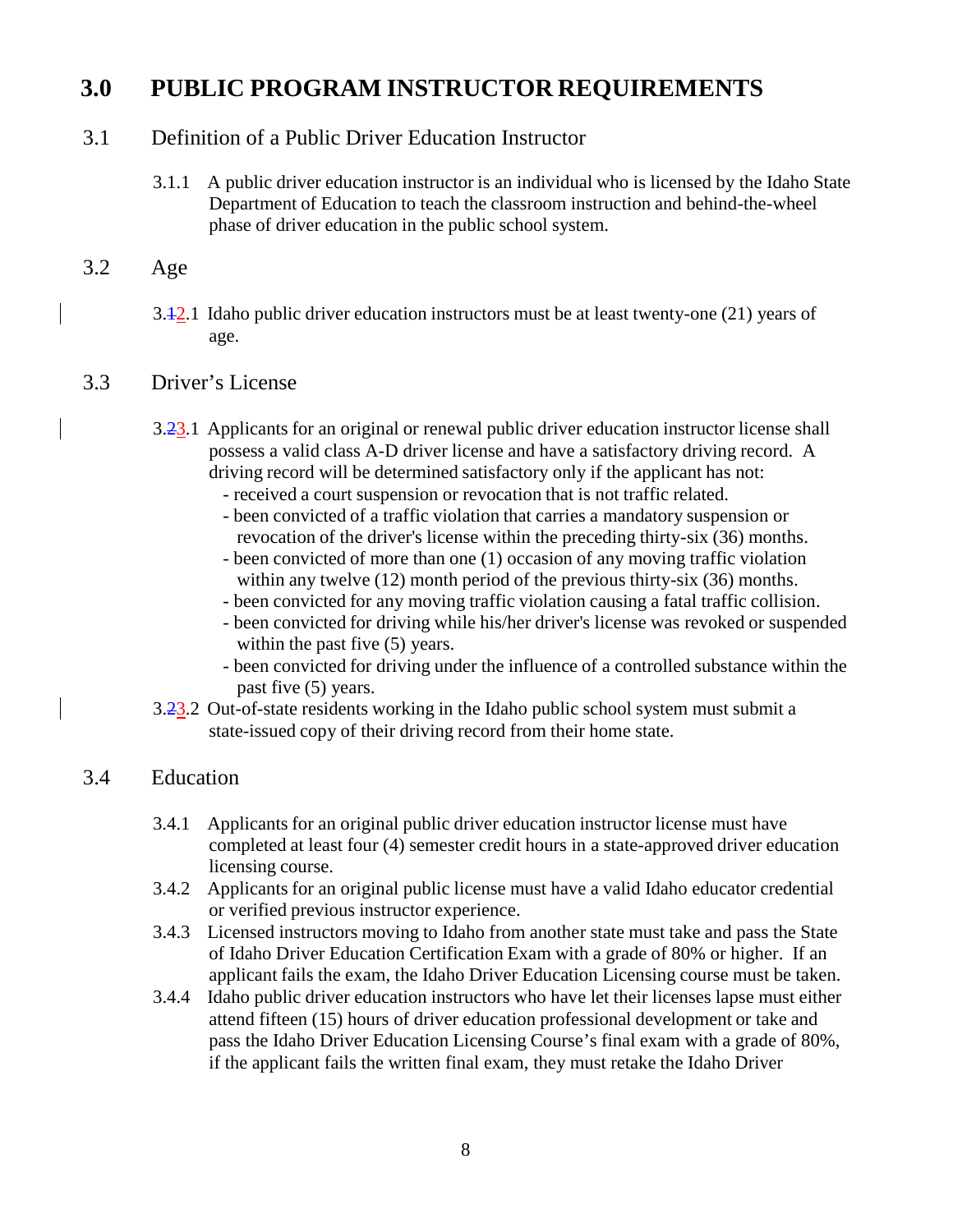Education Licensing Course or wait to attend fifteen (15) hours of driver education professional development.

- 3.4.5 New public driver education instructor applicants must submit a sealed Idaho Transportation Department (ITD) skills test that has been administered by an ITD skills tester within the past twelve (12) months, with a passing score of not more than seven (7) penalty points. The applicant must wait three (3) days before retesting.
	- 3.4.5.1 At the discretion of the Idaho State Department of Education, a reexamination of a knowledge or skills test may be required for a license renewal.
- 3.4.6 Instructors who once had a valid teaching credential may continue to teach driver education without having to keep their teaching credential current.

## 3.5 Medical Examination

- 3.5.1 Public driver education and training instructors shall have a medical examination that meets the Federal Motor Carriers Safety Regulations (49 CFR 391.41-391.49) performed by a certified medical professional.
- 3.5.2 The medical examination shall be completed within three (3) months preceding the application.
- 3.5.3 The medical examination report must indicate whether the applicant has any ailment, disease, or physical or mental disabilities that may cause momentary or prolonged lapses of consciousness or control, which is or may become chronic. Applicants must not be suffering from a physical or mental disability or disease that may prevent the applicant from maintaining reasonable and ordinary control over a motor vehicle or that could impair the applicant's ability to drive safely or instruct automobile drivers.
- 3.5.4 The medical examination must be renewed upon expiration, and a copy of the official form sent to the Idaho State Department of Education.
- 3.5.5 Public driver education instructors who cannot pass a physical may request permission to teach the classroom portion of the course only when they turn in a copy of their medical exam.

#### 3.6 Professional Development

- 3.6.1 Public driver education instructors must complete eight (8) hours of professional development training every year. Professional development hours will be accepted if for the purpose of enhancing instructional knowledge and skills in support of teaching best practices.
- 3.6.2 Professional development training, other than state offered workshops, must be preapproved by the Idaho State Department of Education and may be obtained through a state agency, college or university, or professional education organization. Professional development training may be selected from independent study courses and may also include Continuing Education Units (CEUs) approved by the Idaho State Department of Education.
- 3.7 License Renewal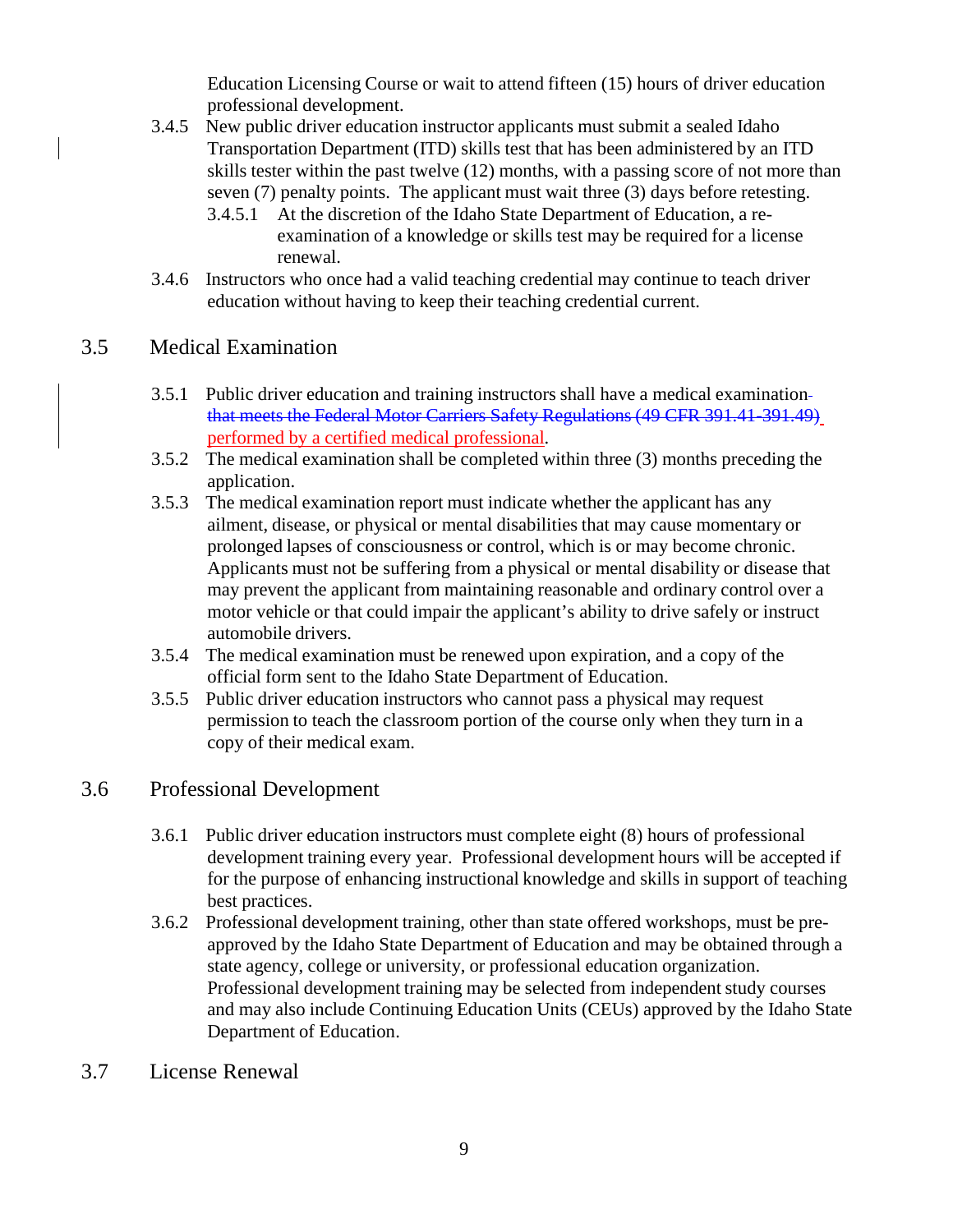- 3.7.1 The School district must submit the Public School Annual Program Plan Packet listing all instructors to be licensed for their district to teach driver education. Instructors are licensed each July  $1<sup>st</sup>$  for a period of twelve (12) months.
- 3.7.2 Instructors are responsible to make sure their licensing requirements, including medical exam and professional development, are current.

# 3.8 Criminal History Check

- 3.8.1 Anyone affiliated with teaching public driver education must have a current criminal history check on file at the Idaho State Department of Education on an official SDE form.
- 3.8.2 If an employee remains continuously employed with a district, an additional criminal history check is not required. However, when a person begins employment with another district or if there is a break in service, a new criminal history check is required.
- 3.8.3 If an instructor works for two or more districts at the same time and a criminal history check has been done within the past three (3) months, an SDE *Multiple Assignment Form* may be filled out and one background check used for all schools on the form.
- 3.8.4 An individual convicted of a misdemeanor or felony crime against a child is not eligible for public driver education licensing.
- 3.8.5 A public driver education instructor convicted of a misdemeanor or felony crime against a child will lose his or her current driver education license.

## 3.9 Driving Under the Influence (D.U.I.)

- 3.9.1 If a public driver education instructor is convicted of a D.U.I. while holding a public driver education instructor's license, the license will be immediately revoked for a period of not less than five (5) years from the date of conviction.
- 3.9.2 If a conviction for D.U.I. has occurred within the past five (5) years, the individual with the conviction will not be eligible for a public driver education instructor's license until five (5) years from the date of conviction.
- 3.9.3 Refusal to take an evidentiary test will result in instructor license revocation for a period of five (5) years.
- 3.9.4 An individual with more than one D.U.I. is not eligible for a public driver education instructor's license.

# **4.0 PUBLIC PROGRAM COURSE ADMINISTRATION**

# 4.1 Annual Application to Operate Packet

4.1.1 All public driver education programs, including those contracting with a private driving school, must submit an *Annual Program Plan* to the Idaho State Department of Education for approval no less than thirty (30) days prior to the start of the first class of the fiscal year.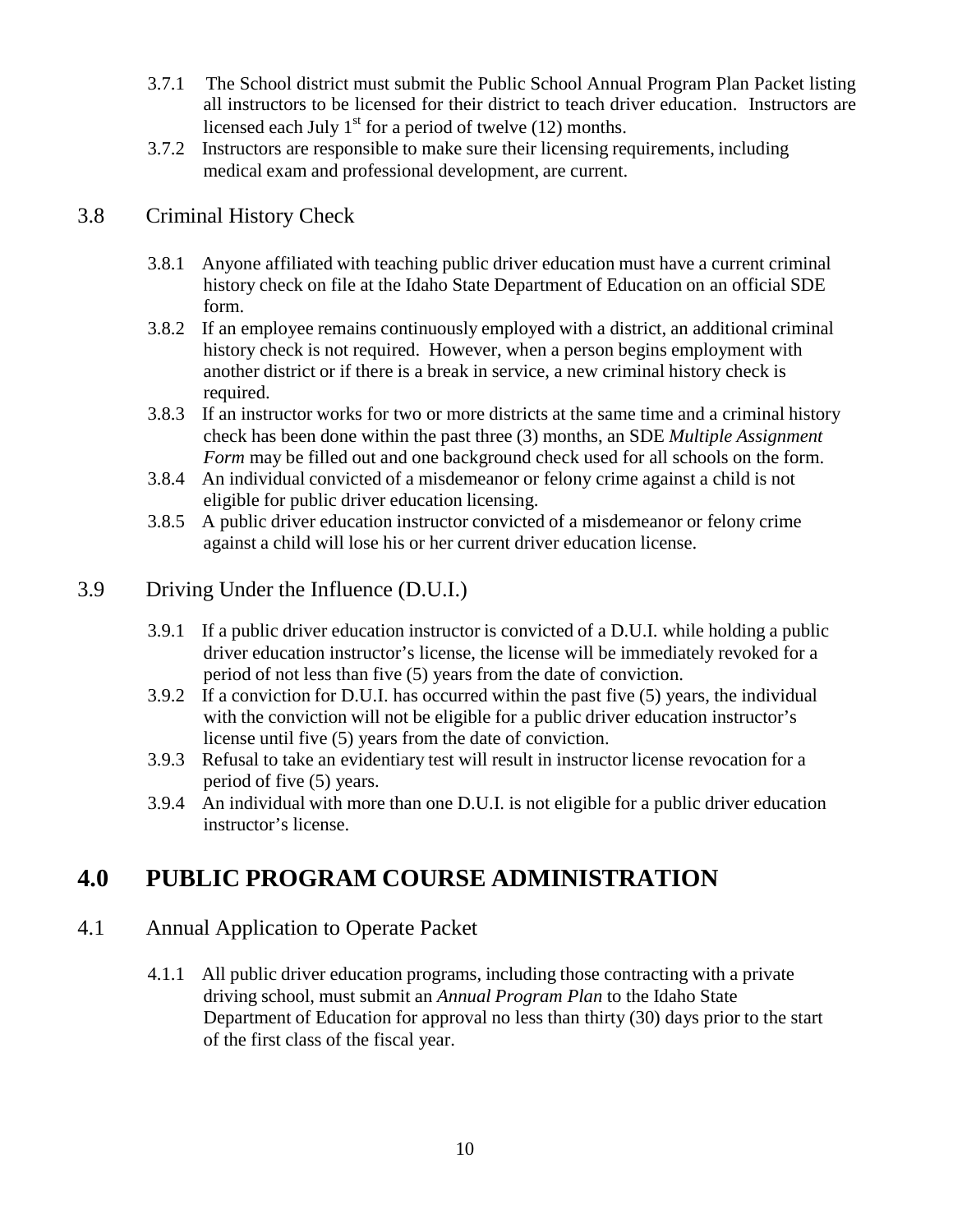# 4.2 Student Lists

- 4.2.1 All public driver education programs must submit a *Final Student List* provided by the SDE to their local Department of Motor Vehicles (DMV) within three (3) days after a course ends.
- 4.2.2 Course end dates on the final student lists must be the same date students begin their six (6) months of supervised driving.

#### 4.3 Reimbursement

- 4.3.1 All public driver education programs must report all income generated by student fees and district expenses to the Idaho State Department of Education on the *Reimbursement Form.*
- 4.3.2 Public School Programs may choose to file a claim for reimbursement within forty-five (45) days after each class ends or submit all classes at once, annually.
- 4.3.3 Claims for reimbursement must include final student lists with instructors signature for each course taught.
- 4.3.4 Any public driver education program that fails to meet the standards within this document shall not be entitled to reimbursement.
- 4.3.5 Public school districts may include the cost of instructor training and required medical examinations for its instructors on their *Reimbursement Form.*
- 4.3.6 Two or more districts may cooperate in offering driver education and training. However, only one school district may submit a *Reimbursement Form*. All adjustments for payment of expenses will be between the cooperating districts.
- 4.3.7 If a student fails, the student can re-enroll in another class, providing the student purchases a new Driver-Training Permit. The student may again be added to another *Reimbursement Form.*
- 4.3.8 Public schools are eligible for full reimbursement at the current rate for each student that completes the required thirty (30) hours of classroom, six (6) hours of driving, and six (6) hours of observation.
	- 4.3.8.1 Public schools will be reimbursed half the current reimbursement rate for students who complete more than fifteen (15) but fewer than thirty (30) hours of classroom.
- 4.3.9 Claims for on-line classroom reimbursement must be an approved online Driver Education course that meet or exceed the INACOL standards (International Association for K-12 Online Learning) for online learning and be approved by the Idaho State Department of Education.

# 4.4 Students outside a School District

4.4.1 Students enrolled in any Idaho public school district may enroll in driver education and training outside their home district with approval from both districts.

# 4.5 Student Records

4.5.1 At the end of the course, the student's driving logs shall be included in the student's record and maintained by the school. All original student records shall be maintained for a minimum of five years, including students who passed, failed,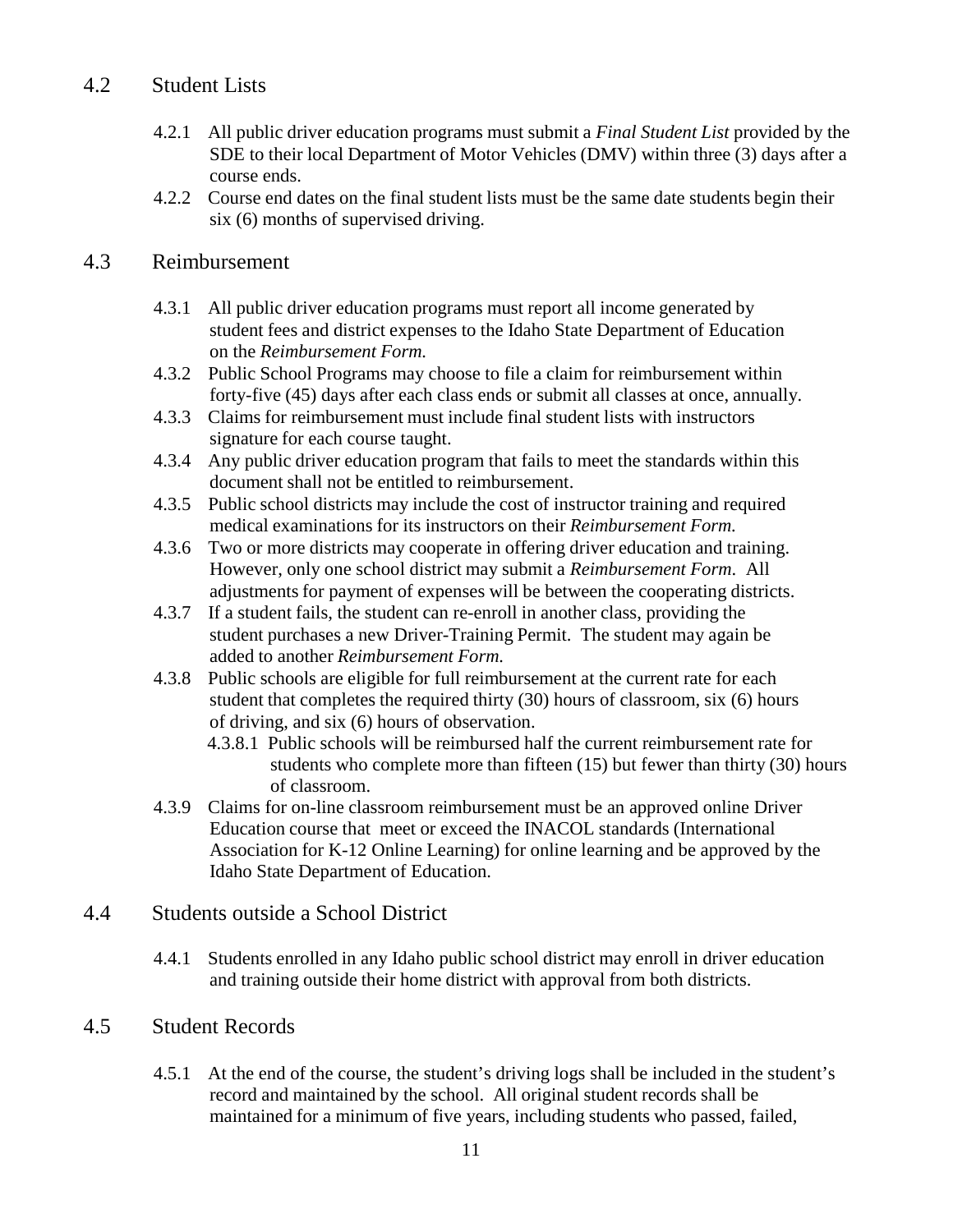withdrew, cancelled or transferred. Each student's record shall include:

- student's full name, address, telephone number;
- driver training permit number;
- attendance records;
- behind-the-wheel driving log;
- quizzes and tests grade results;
- final grades.
- 4.5.2 Students will be given a certificate of completion upon passing a public Idaho driver education course.
- 4.5.3 Original student records shall be made in ink and updated after each lesson.
- 4.5.4 The original records shall be made available to the Idaho State Department of Education upon request.
- 4.5.5 Loss, mutilation, or destruction of records must be reported immediately to the Idaho State Department of Education by affidavit, stating the date the records were lost, destroyed, or mutilated; the circumstances involving the loss, destruction or mutilation; the agency to which it was reported, name of the law enforcement officer or fire department official, case number, and the date of the report.

#### 4.6 Collision/Incident Report

- 4.6.1 Within two (2) weeks following any incident involving a public driver training vehicle, the school district must submit a current SDE *Collision/Incident Report Form* to the Idaho State Department of Education.
- 4.6.2 All driver training vehicles involved in a collision will be required to file a report with the appropriate police agency. The school district will provide a copy of the police report to the Idaho State Department of Education.
- 4.6.3 Any student driver who is convicted of a traffic violation resulting in a crash while holding a driver education permit may have their permit revoked. If the license is revoked, the student must purchase another permit and take the class at a later date.

#### 4.7 Driving Logs

4.7.1 A driving log for each student shall be maintained by the instructor and include the following minimum information: (1) student name, (2) driver training permit number, (3) home phone number, (4) emergency contact name and phone number, (5) instructor's name, (6) date and clock time of each drive, (7) skills taught, (8) driving time, (9) instructor remarks, (10) student initials verifying time/date for each drive and observation, (11) final behind-the-wheel grade, (12) total driving time, and (13) special accommodations if used (hand controls, a seat cushion, etc.).

#### 4.8 Instructor Cell Phone and Mobile Device Use During Instruction

4.8.1 Instructor cell phone use while a student is driving shall be limited to emergency purposes only.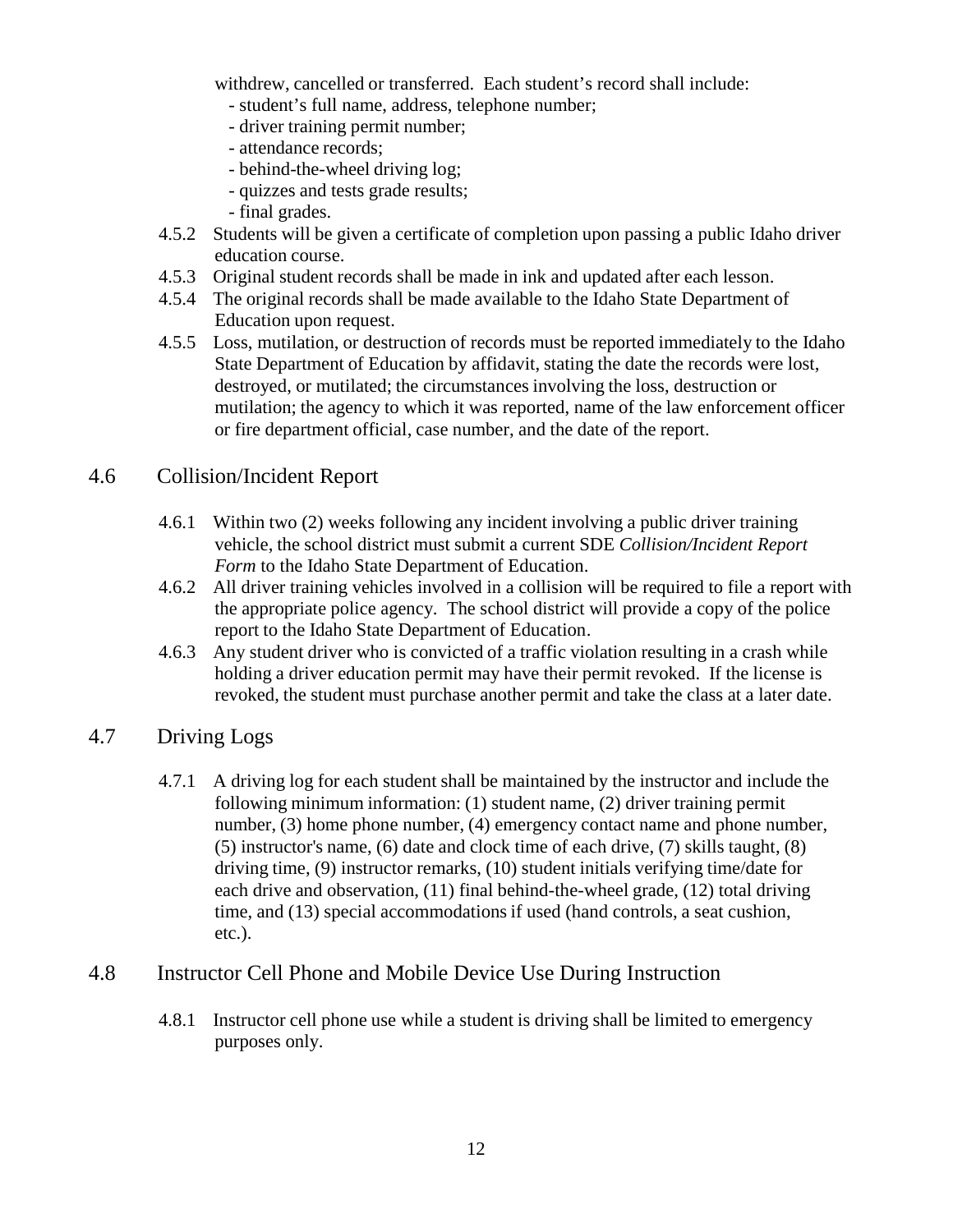#### 4.9 Assessments

- 4.9.1 The standards for passing a public driver education and training program shall be clearly set forth in writing to students prior to starting the course of instruction.
- 4.9.2 Students shall be assessed in the following three (3) areas: knowledge, skills, and attitude. A student who fails in any one of these three areas shall fail the entire course.
- 4.9.3 Each student shall be assessed for knowledge and understanding of the classroom lessons with quizzes that require students to list, define, describe, identify, demonstrate, explain, compare, predict, estimate, or solve.
- 4.9.4 Successful completion for the course is earning a grade of 80% or higher.
- 4.9.5 A final knowledge test will be administered at the completion of the course.
- 4.9.6 A final behind-the-wheel skills test will be administered that measures the essential skills required for operating a motor vehicle safely on public roadways.

# 4.10 Parental Involvement

- 4.10.1 Contact with each student's parent or guardian is required at least once during the course.
	- 4.10.1.1 Contact may be by phone, email, mail, or in person for on-line classes.
	- 4.10.1.2 Instructors will conduct at least one parent night with each driver education class. Parents/Guardian must attend prior to the student receiving their supervised instruction permit.

# 4.11 Make-Up Policy

- 4.11.1 The school will have a written policy for missed coursework and driving.
- 4.11.2 A make-up policy shall ensure that all required hours of instruction and course content are completed. Students will not be allowed to make up missed lessons in a scheduled classroom session unless the lesson missed is being taught. Make-up lessons may be provided on an individual basis.
- 4.11.3 The school may charge an extra fee for missed coursework and driving.

# 4.12 Curriculum

- 4.12.1 An Idaho public driver education and training program's classroom and behind the wheel essential knowledge and skills shall meet or exceed those in the most recent *Idaho Public Driver Education Curriculum Guide*.
- 4.12.2 Idaho public driver education programs may create their own curricular materials as long as they meet or exceed the most recent *Idaho Public Driver Education Curriculum Guide.*
- 4.12.3 Idaho public driver education programs must meet or exceed the most current *Idaho Teen Driver Education and Training Program Content Standards and Benchmarks.*
- 4.12.4 The *Idaho Public Driver Education Curriculum Guide* will be based on nationally accepted standards and best practices.
- 4.12.5 A school's curriculum may be audited as part of a regular review.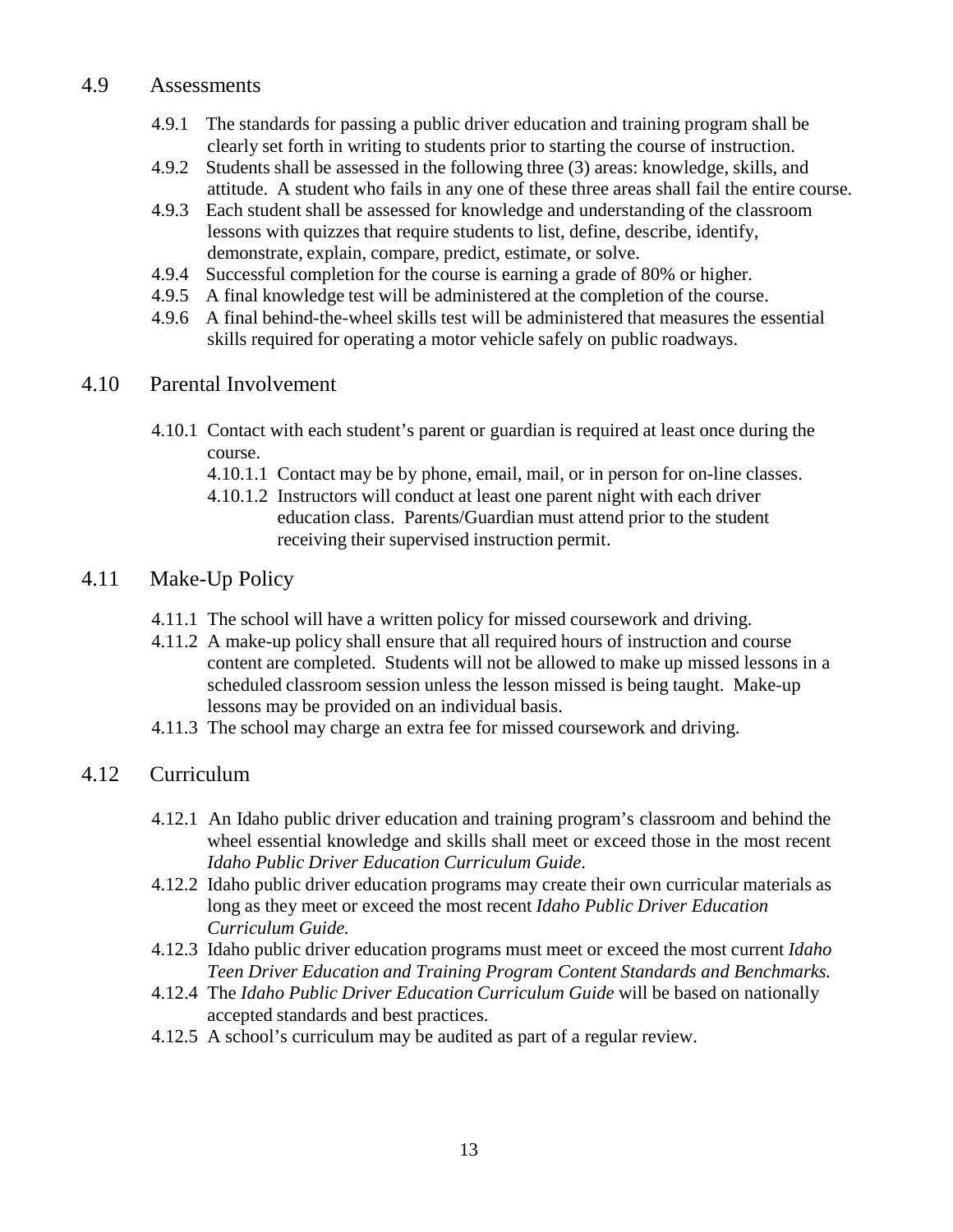#### 4.13 Lesson Plans

4.13.1 Each instructor shall have lesson plans for the lesson they are teaching in the classroom and/or behind the wheel based upon the program's approved curriculum content outline. Lesson plan content shall meet or exceed the most current *Idaho Public Driver Education Curriculum Guide.*

#### 4.14 Student Instructional Materials

- 4.14.1 Each student shall have access to instructional materials to read and study during the course. The instructional material shall be equal to or exceed the content of current state-adopted driver education textbooks and be compatible with the school's curriculum content outline.
- 4.14.2 Textbooks, if used, shall be selected from the list adopted by the Idaho State Department of Education.

## 4.15 Idaho Driver's Manual

4.15.1 Each student shall have access to a current copy of the *Idaho Driver's Manual*. The manual shall not be used as the only source of instructional material, but shall be used as an aid for instruction on Idaho's traffic laws, rules of the road, driver licensing and vehicle registration.

#### 4.16 Practice Guide/Log

4.16.1 Each student and their parent or legal guardian shall be informed of the requirements of the Graduated Driver Licensing laws and provided a *Supervised Driving Guide Book* and driving log for their use during the required six (6) months of the Graduated Driver Licensing practice period.

# **5.0 PUBLIC DRIVER EDUCATION VEHICLE REQUIREMENTS**

#### 5.1 Vehicle Type

5.1.1 Only passenger vehicles may be used. All motor vehicles used for in-car instruction shall be properly registered in compliance with the Idaho Transportation Department's vehicle registration laws and be maintained in safe operating condition.

#### 5.2 Vehicle Use

5.2.1 If any of the mileage will be included for reimbursement and a vehicle is not used exclusively for driver training, the school will maintain a mileage log. The log will remain on file with the driver education program's expenses.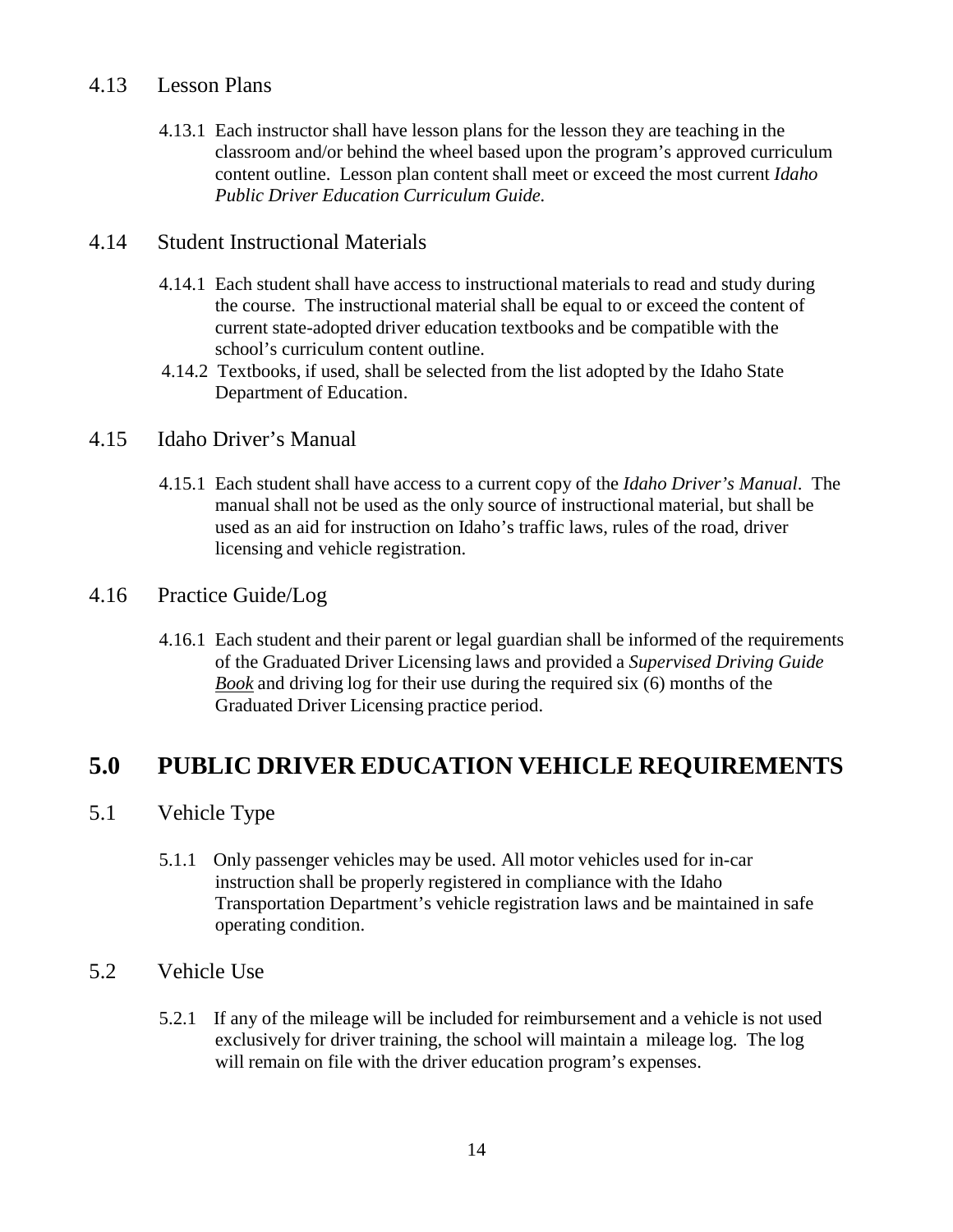## 5.3 Annual Vehicle Inspection

- 5.3.1 Before a vehicle is used for instruction, a certified mechanic must inspect the vehicle using the *Vehicle Inspection Form* provided by the Idaho State Department of Education.
- 5.3.2 Vehicles not passing the inspection shall be placed out of service until the needed repairs are made and the vehicle is re-inspected by a certified mechanic using the *Vehicle Inspection Form*.
- 5.3.3 Annual inspections expire on June 30 each year.
- 5.3.4 Inspections serve to verify the integrity of the vehicle's critical safety components that are necessary to ensure that the vehicle is in safe operating condition.
- 5.3.5 Following any motor vehicle crash involving the vehicle, the public driver training school shall withdraw the vehicle from the fleet and not use it for instruction until it has passed a new mechanical inspection. This new inspection must be submitted to the Idaho State Department of Education before the vehicle can be returned to service.
- 5.3.6 Mechanics may use the *Vehicle Inspection Form* provided by the Idaho State Department of Education or their own, provided it meets or exceeds the inspection standards recommended by the American Association of Motor Vehicle Administrators.
- 5.3.7 A dual brake must be included in the inspection.
- 5.3.8 A copy of the Annual Vehicle Inspection must be included in the Annual Program Plan.

## 5.4 Required Vehicle Equipment

- 5.4.1 All motor vehicles used to practice driving lessons shall be equipped with a dual control brake pedal within easy reach of the instructor and capable of bringing the vehicle to a stop in accordance with Idaho Code §49-933(7).
- 5.4.2 Driver training vehicles shall be equipped with:
	- Operating safety belts and all occupants in the driver-training vehicle shall be properly secured in a safety belt when the vehicle is moving.
	- An inside rear view mirror for the exclusive use of the instructor.
	- Side-view mirror on each side of the vehicle, adjusted for the driver's use.
- 5.4.3 Signs and/or lettering that can be seen from outside the vehicle to the rear and both sides of the vehicle.
	- 5.4.3.1 The signs and/or letters will be of contrasting colors so as to be clearly readable at one hundred feet in clear daylight.
	- 5.4.3.2 Signs and/or lettering to the rear and sides will have "STUDENT DRIVER," "DRIVER EDUCATION," or "DRIVING SCHOOL" with not less than 2 ½ inch high lettering.
	- 5.4.3.3 Signs and/or lettering to both sides of the vehicle will have the name of the school or school district with not less than two-inch (2) high lettering.
	- 5.4.3.4 All signs and/or lettering must be safely secured while the vehicle is in motion.
	- 5.4.3.5 When replacing worn or installing new signs, the lettering will comply with these standards.
- 5.4.4 Vehicles used on a multiple car, off-street "range" are not required to be equipped with a dual control brake, car signage, or rear-view mirror for the instructor.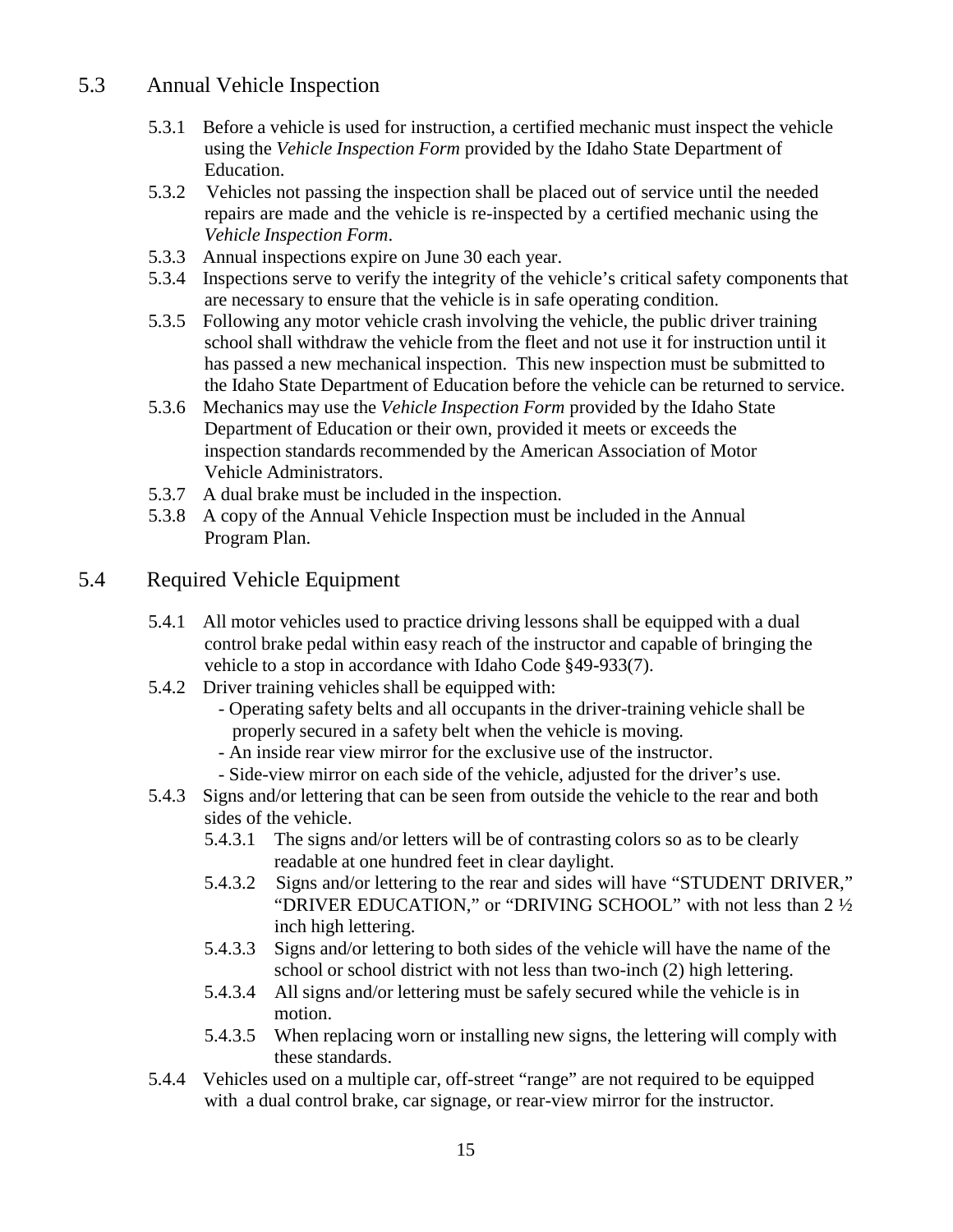# 5.5 Vehicle Insurance

5.5.1 Insurance coverage shall be maintained in full force and effect while the vehicle is used for driver training and will meet the requirements in Idaho Statute §6-924. The current statute states the policy will have a limit of not less than \$500,000 for bodily or personal injury, death, or property damage or loss as the result of any one (1) occurrence or accident, regardless of the number of persons injured or the number of claimants.

# **6.0 MONITORING AND REVIEWING PUBLIC DRIVER EDUCATION PROGRAMS**

- 6.1 The Idaho State Department of Education may review public driver education classroom and behind-the-wheel instruction and program records for compliance with department instructional, statutory, and regulatory requirements.
- 6.2 Complaints against a public driver education program or instructor will result in an investigation and/or compliance review.
- 6.3 Reviewed public schools and/or instructors will be given feedback in areas they are doing well in and areas they can improve in.
- 6.4 Public schools and/or instructors that are out of compliance with policy will be put on an improvement plan that provides the support and time necessary to make the suggested or required changes that come from a review.
- 6.5 Public schools and/or instructors that refuse or fail to make the necessary changes to be in compliance within the agreed upon timeframe will not be eligible for reimbursement or be able to offer a program until they are back in compliance.

# **7.0 PUBLIC SCHOOL DISTRICTS CONTRACTING WITH A PRIVATE DRIVING SCHOOL**

- 7.1 Public school districts may contract with a private driving school to provide education and training program. To qualify for reimbursement, the district shall have a written contract with the private driving school specifying the responsibilities of each party.
	- 7.1.1 Contracts must be renewed annually.
- 7.2 A copy of the contract shall be included in the annual program plan submitted by the school district to the Idaho State Department of Education at least thirty (30) days prior to a program starting for that fiscal year.